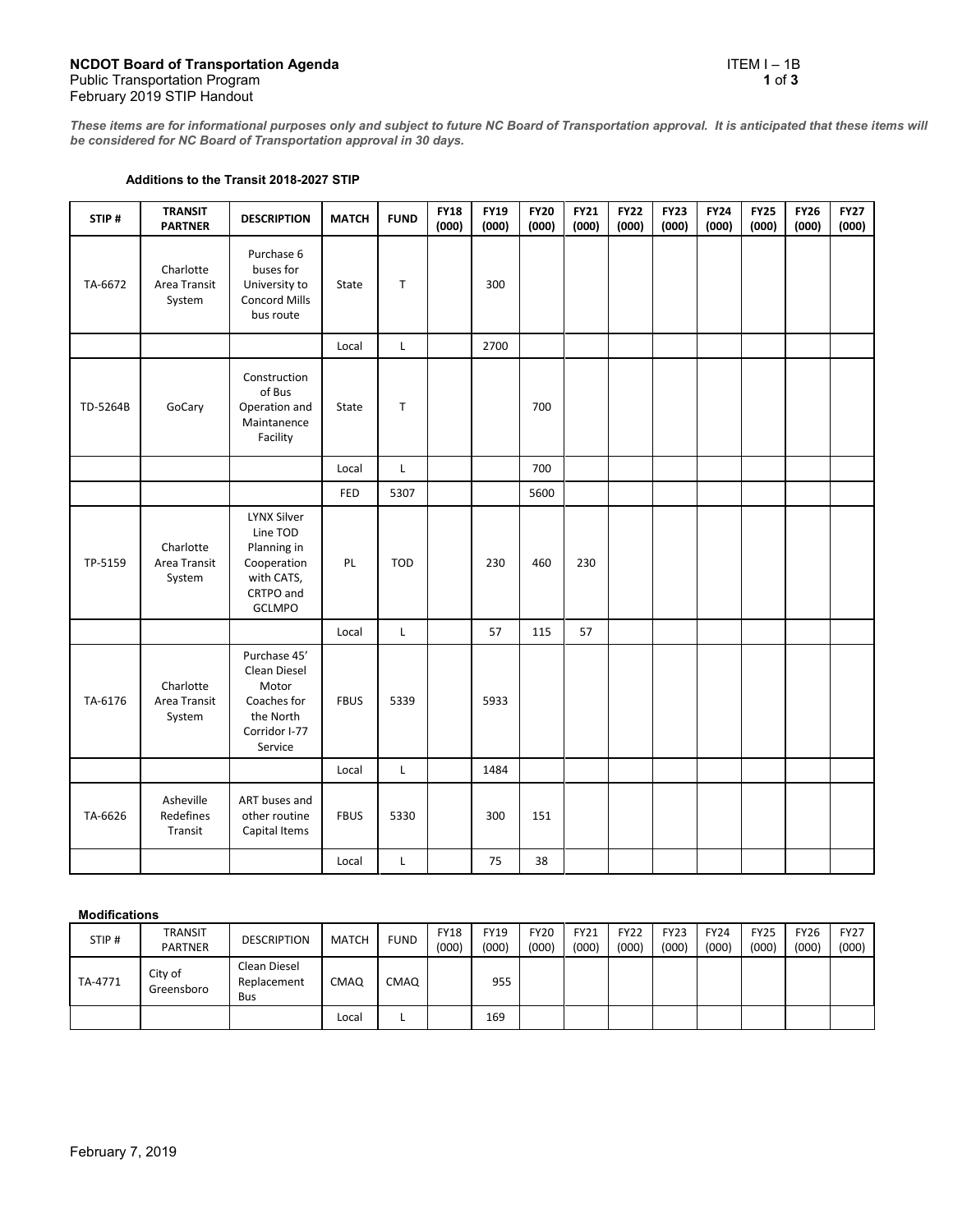## **NCDOT Board of Transportation Agenda** ITEM I – 1B Public Transportation Program **2** of **3** February 2019 STIP Handout

*These items are for informational purposes only and subject to future NC Board of Transportation approval. It is anticipated that these items will be considered for NC Board of Transportation approval in 30 days.*

| TO-6154 | Mountain<br>Mobility<br>Buncombe<br>County       | Buncombe<br>County<br>Mountain<br>Mobility<br>Transit<br>Operating<br>Assistance                  | <b>FUZ</b>  | 5307        |    | 90    | 239  | 250  | 250  | 250  | 261  |      |      |      |
|---------|--------------------------------------------------|---------------------------------------------------------------------------------------------------|-------------|-------------|----|-------|------|------|------|------|------|------|------|------|
|         |                                                  |                                                                                                   | Local       | Г           |    | 90    | 239  | 250  | 250  | 250  | 262  |      |      |      |
| TA-6690 | Piedmont<br>Authority for<br>Regional<br>Transit | Replacement<br>Vehicles                                                                           | <b>FBUS</b> | 5339        | 43 | 54    | 43   | 43   | 43   |      |      |      |      |      |
|         |                                                  |                                                                                                   | Local       | L           | 11 | 14    | 11   | 11   | 11   |      |      |      |      |      |
| TA-6701 | Mountain<br>Mobility<br>Buncombe<br>County       | Buncombe<br>County<br>Mountain<br>Mobility<br><b>Transit Capital</b><br>Replacement<br>Vehicles   | <b>FUZ</b>  | 5307        |    |       | 55   | 184  | 95   |      | 100  |      |      |      |
|         |                                                  |                                                                                                   | Local       | L           |    |       | 14   | 46   | 24   |      | 26   |      |      |      |
| TO-6154 | Mountain<br>Mobility<br>Buncombe<br>County       | <b>Buncombe</b><br>County<br>Mountain<br>Mobility<br>Transit<br>Operating<br>Assistance           | <b>FUZ</b>  | 5307        |    | 90    | 239  | 250  | 250  | 250  | 261  |      |      |      |
|         |                                                  |                                                                                                   | Local       | $\mathsf L$ |    | 90    | 239  | 250  | 250  | 250  | 262  |      |      |      |
| TD-5283 | High Point<br>Transit                            | Building<br>Facility<br>Renovations<br>and upgrade<br>to Para Transit<br>Administratio<br>$\sf n$ | State       | $\top$      |    | 338   |      |      |      |      |      |      |      |      |
|         |                                                  |                                                                                                   | Local       | L           |    | 38    |      |      |      |      |      |      |      |      |
| TD-5284 | Triangle<br>Transit<br>Authority                 | <b>Transit Center</b><br>Transfer<br>Station<br>Construction<br>at UNC<br>Hospital                | <b>FUZ</b>  | 5307        |    |       |      |      |      |      | 288  |      |      |      |
|         |                                                  |                                                                                                   | State       | $\sf T$     |    |       |      |      |      |      | 36   |      |      |      |
|         |                                                  |                                                                                                   | Local       | L           |    |       |      |      |      |      | 36   |      |      |      |
|         |                                                  |                                                                                                   |             |             |    |       |      |      |      |      |      |      |      |      |
| TA-6665 | NCDOT-PTD                                        | 5311 Capital                                                                                      | <b>FNU</b>  | 5311        |    | 14487 | 5468 | 5469 | 5470 | 5471 | 5490 | 5490 | 5491 | 5491 |
|         |                                                  |                                                                                                   | Local       | L           |    | 1445  | 684  | 684  | 684  | 685  | 687  | 687  | 687  | 687  |
|         |                                                  |                                                                                                   | State       | State       |    | 1444  | 684  | 684  | 684  | 685  | 687  | 687  | 687  | 687  |